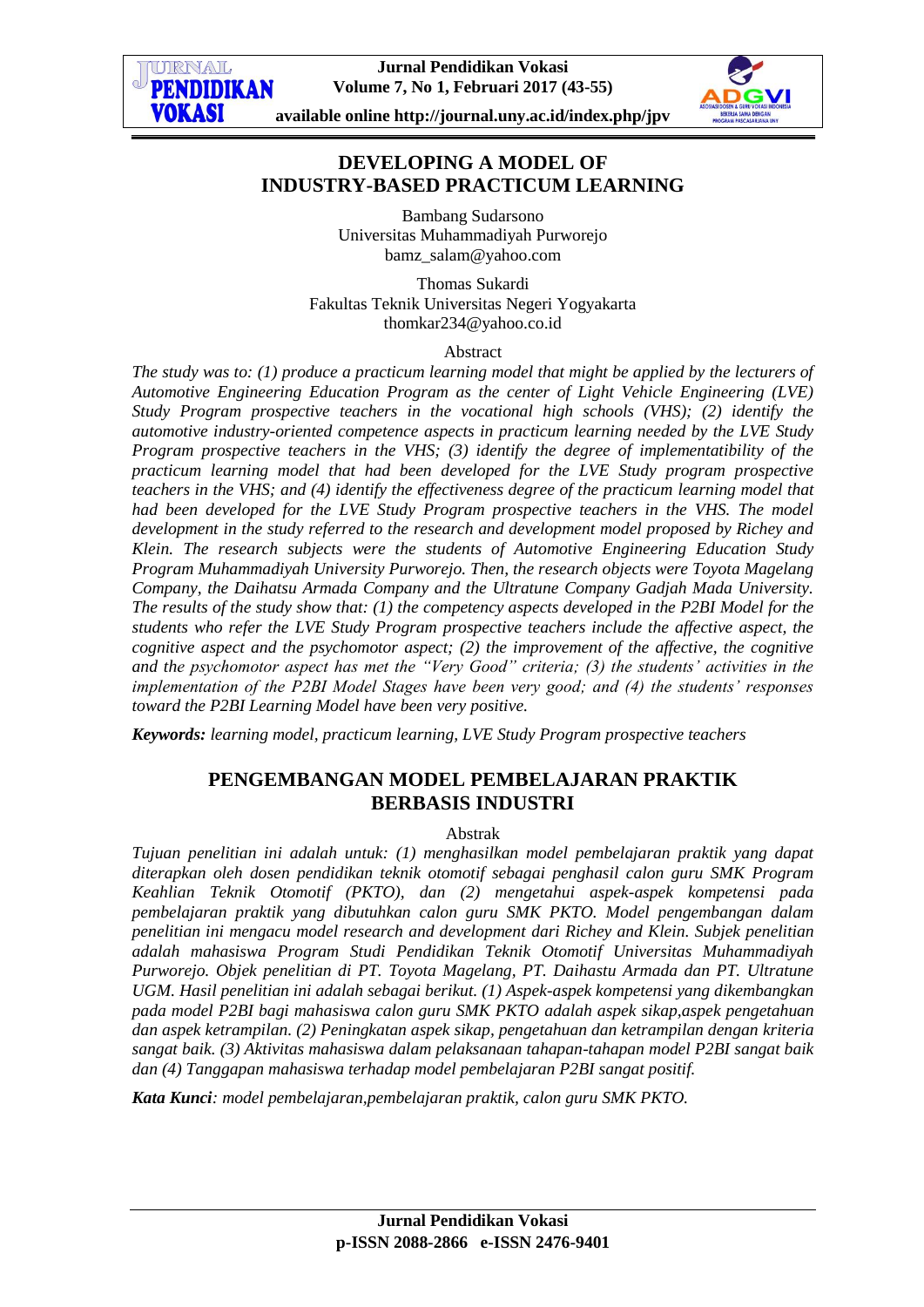### **INTRODUCTION**

The problems regarding the vocational education up to date have still under consideration and should be resolved together. (Siriwat, 1995, pp. 41–44) in his speech in front the APEC (Asia Pacific Economic Cooperation) forum under the topic "Internationalization of Vocational Education" states that the members of APEC have been encountering the following vocational education problems: (1) the relationship among the industry, the trading sector, the state and the training and education institution has not been well established; (2) the technical and vocational teachers have still been lack of actual experiences in the related employment sector; (3) most of the vocational education curricula have still been theoretical and had some problems in drawing the connection between the theory and the practical application that will be necessary in the employment sector; (4) the vocational engineering education and training has been limited to the secondary educational system upward; (5) the vocational engineering education and training has not been able to improve the intensive program for the sake of improving the capacity of the existing labors; (6) the vocational teacher training programs have not been equipped with the teaching methods that focus to the improvement of engineering capability; (7) most of the vocational engineering curriculum have not been flexible and have been outdated and, in addition, the sources for improving the curriculum has been difficult to design; and (8) the practicum learning equipment and facilities in the schools and the vocational engineering universities have not been in accordance with the technological advancement in the industrial domains.

Looking at the vocational education problems that have been mentioned by Siriwat, the Indonesian government since 2004 has been taking several solutions in order to solve those problems. One of the solutions is changing and developing the proportion of senior high school units and vocational high school units. The strategic plan of the Department of National Education states that the proportion of senior high school units and vocational high school units in Indonesia will be expected to approach 70% to 30%. As time goes by, the consideration

toward the policy on the proportion of senior high school units and vocational high school units actually demands in-depth reasoning regarding the preparation, the implementation and overall impact toward the policy especially in terms of cost and teaching staff that should be prepared in order to overcome the increasing number of vocational high school units.

Teachers have been one of the important components in shaping the learning participants' characters and qualities. The teachers hold important role in the educational development, the one that has been implemented formally within the schools. The teachers have the duty of developing the curriculum, the learning sources, the facilities and the learning climate. Any efforts that have been performed in order to develop the educational quality will not provide significant contribution without being supported by the professional and well-qualified teachers.

The Law Number 14 Year 2005 regarding Teachers and Lecturers states that the main task of a teacher is to educate, to teach, to guide, to direct, to train, to assess and to evaluate the learning participants. The role of a teacher is very important within the process of educational interaction; as a result, a teacher's incapability to perform the educational interaction will negatively impact the quality and the development of the national life in the future. The statement strengthens a wrong impression that people who do not master the science of education might be regarded as a teacher as long as they understand the learning materials and the fact that teaching is merely a process of transferring the learning materials.

Walker (2013, p. 64) states that there are 12 characteristics that a teacher should possess in order to improve the educational interaction process namely: (1) a teacher should be ready before and during the learning process; (2) a teacher should have positive mind toward the students and the classroom condition; (3) a teacher should be able to provide high motivation toward the students; (4) a teacher should be creative in conducting the learning process; (5) a teacher should be just toward all students; (6) a teacher should have closed relationship with the students; (7) the most effective teacher will be the one who make the students feel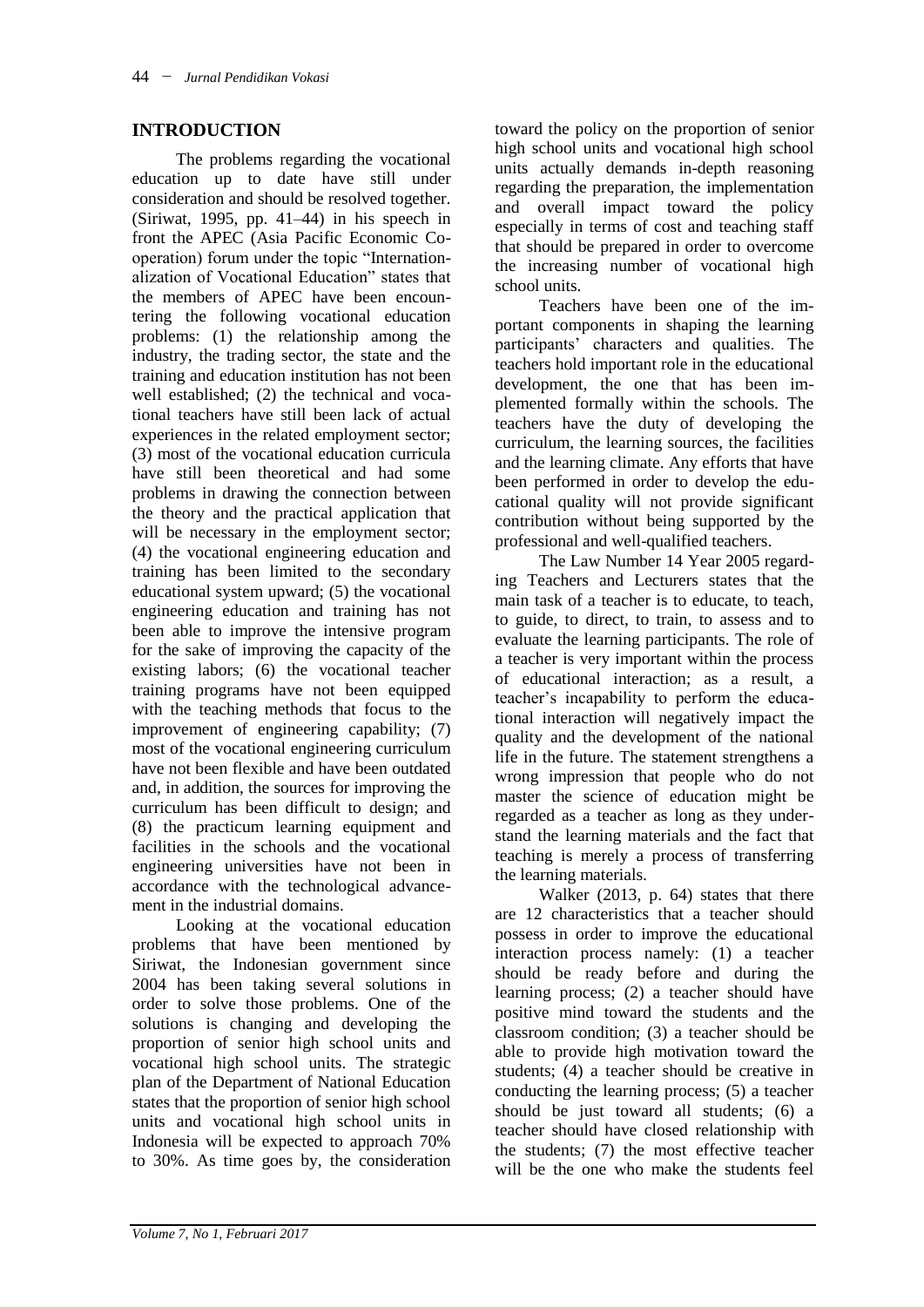accepted and comfortable within the classroom; (8) the most effective teacher will be the one who immediately ask for an apology in front of the students when he or she commits a mistake; (9) the most effective teachers will not take anything seriously and create an enjoyable learning process; (10) the most effective teacher will never humiliate the students; (11) the most effective teacher will not try to retaliate anything toward the students; and (12) the most effective teacher is the one that shows genuine attention toward the students' personal problems and the one that might have interaction with the students.

The statement by Walker provides a description that a teacher should not only deliver the learning materials but also direct and train the students' intellectual and psychomotor skill; in addition, a teacher should also motivate the students to have innovative and creative capacity and should take the responsibility of changing the learning participants' behaviors. According to Chauhan (2009, p. 4), "Teaching is the stimulation, guidance, direction and encouragement of learning." From the statement, we might infer that the professional tasks of a teacher demand the specialized capacities that are different than the other learning qualifications and there should be an optimal process of shaping and equipping the prospective teachers by the Education and Teaching Staff Institutions (LPTK, *Lembaga Pendidik dan Tenaga Kependidikan*).

The process of shaping and equipping the prospective teachers by the LPTK will be different based on the degree and the qualification of their skills and the same process also applies toward the vocational education teachers. The vocational education teachers have several different characteristics in comparison to the other teachers. Prosser & Quigley (1950, p. 234) states that the vocational education teachers have the following characteristics: (1) being able to facilitate the tasks and the exercises through the manners, the methods and the machineries that are similar to the ones in the employment; (2) being able to train the students in internalizing the habits of thinking and working in accordance to the respective employment; (3) being able to shape the training experiences and the working habits as well as the repetitive thinking habit in accordance with the necessary

skills in the employment; and (4) having experiences of being successful in implementing the knowledge and skills in working process and operation that they perform.

(Frisk, 2014, p. 11) states that the vocational education teachers should: (1) have the professional working experiences and master the expertise domain in terms of theory and practice; (2) have the strong professional skills in their respective domain; (3) regularly take participations in the development of employment demands; (4) teacher with learning alternatives according to the employment; (5) have actual knowledge in the employment and have the capacity to anticipate the demands of related competencies; and (6) meet the employment demand and plan and implement the educational process related to the employment and the working sectors.

In order to deal with the problems in meeting the needs and the quality of vocational high school teachers, several departments and study programs have been developed by the LPTK. One of such departments and study programs is the Automotive Engineering Study Program (PTO, *Program Studi Pendidikan Teknik Otomotif*). According to Arifin (2016), the PTO as a higher educational institution has the tasks and the functions of generating the well-qualified and professional graduates in the automotive domain both in the automotive engineering study program of vocational high schools and the automotive industry. On the other hand, based on the Government Regulation Number 8 Year 2012 Regarding the Criteria of Indonesian National Competency (*PP Nomor 8 Tahun 2012 tentang KKNI*), the graduate profiles of the PTO are as follows: (1) the teachers in the automotive engineering study program of vocational high schools; (2) the instructor of education and training in the automotive engineering educational institutions; (3) the instructor of education and training in the centers of automotive engineering education and training within the automotive industry; and (4) the designer of training programs in the automotive engineering education. In order to generate the profiles of well-qualified graduates, the implementation of education and training in the Automotive Engineering Study Program Education and Teaching Staff Institutions, or the LPTK PTO, should refer to the compe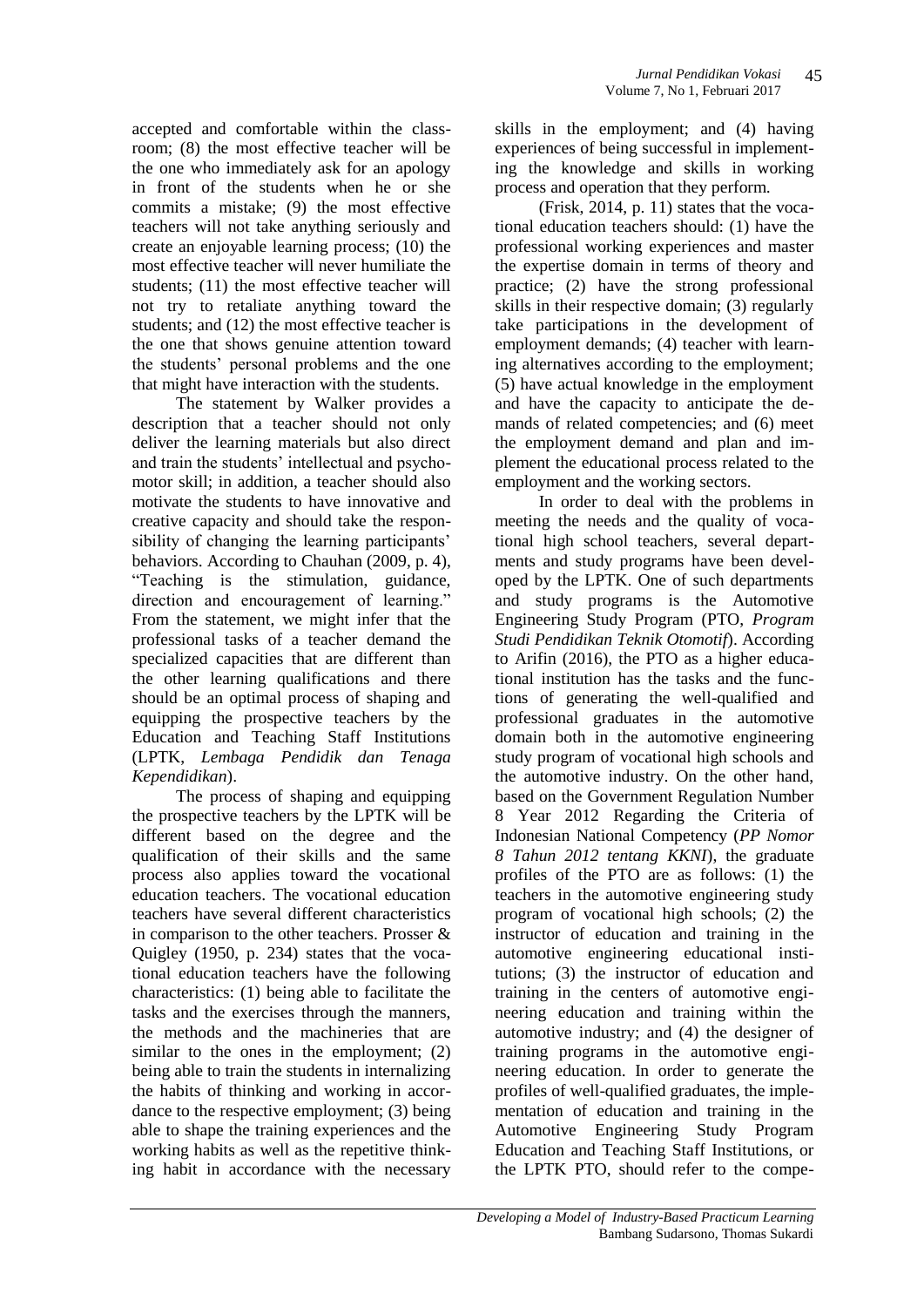tencies in the education and the non-education competencies, namely the competencies of vehicle maintenance and reparation.

Dharmaputra (2009) states that the vocational high school teachers, especially the ones in the Automotive Engineering Expertise Program (PKTO, *Program Keahlian Teknik Otomotif*) should meet several requirements namely mastering the automotive engineering competencies and having the automotive engineering basic competencies. In order to meet the prerequisites of the competent automotive engineering expertise program of vocational high school (SMK PKTO) teachers there should be supports from multiple parties and these supports are expected to help the process of shaping the prospective teaching staff that will be ready and competent in serving as the learning facilitators for the SMK PKTO students. For achieving the objectives in shaping the SMK PKTO teachers who are in line with the conditions of employment and industry, there should scientific coverage in terms of theory and practice, equipment and sufficient facilities.

Furthermore, Muhammadiyah (2013) states that the VHS teachers as a teacher of vocational subjects have an important role in generating the VHS graduates who will meet the needs and the demands of industrial domains. The productive teachers as the LPTK products nowadays still have multiple drawbacks in the knowledge toward the advanced technology; most of the productive teachers have not been able to set the pace with the advancement of knowledge and technology. The factors of productive teachers and professionalism have also been the variables that should be given attention when discussing the VHS graduates, the VHS teachers and the industrial domain. The advanced science as having been applied by the industrial domain might be associated to the practicum learning that will be provided to the university students or the prospective teachers and the SMK PKTO instructors since the criteria of the prospective teachers and the SMK PKTO instructors have not met the expectation, should be improved and demand more problem-solving actions. The practicum learning for the SMK PKTO teachers have been low and have not been supported by the sufficient practicum tools, the employment and the automotive industry.

The competencies of PTO graduates will be optimum if the learning process involves multiple components namely curriculum, lecturers, university students and other supporting facilities. According to Gunadi (2013), the LPTK as an institution that generates the teachers nowadays encounters multiple challenges in terms of generating the professional prospective teachers; in addition, the LPTK also encounters challenges provided by the government policies in relation to the teacher provision. The VHS prospective teachers are encountered by the outdated learning facilities in their campus and they are concerned that the outdated learning facilities will interrupt the mastery of productive teaching skills in the VHS within the near future. The prospective teacher-university students who have minimum working experiences in the industrial domain are concerned as well that they might lack of contemplation toward the actual employment. Therefore, the LPTK should establish partnership among the LPTK themselves, the schools and the industry. Based on the reference, it will be better if the learning components mentioned above should be well prepared in order to decrease the problems in the continuous learning process.

Looking at the problems that have been explained above, the improvement toward the learning practicum for the SMK PKTO prospective teachers by the Automotive Engineering Education Study Program should be the focus of the learning process implementation that emphasizes the mastery of fundamental skills and the appropriate working techniques and tools. In addition to the learning process that will be implemented in the campus, the learning process itself is expected to have orientation toward the automotive industry or the garage as the direction of practicum learning objectives implementation. The reason is that the university students might recognize, identify and understand the actual employment demanded by the automotive industry.

The process of practicum learning for the SMK PKTO prospective teachers involves the working activities in the automotive industry. The process of practicum learning is not only a matter of knowledge transfer from the lecturers to the students through a textual manner. Instead, each process of practicum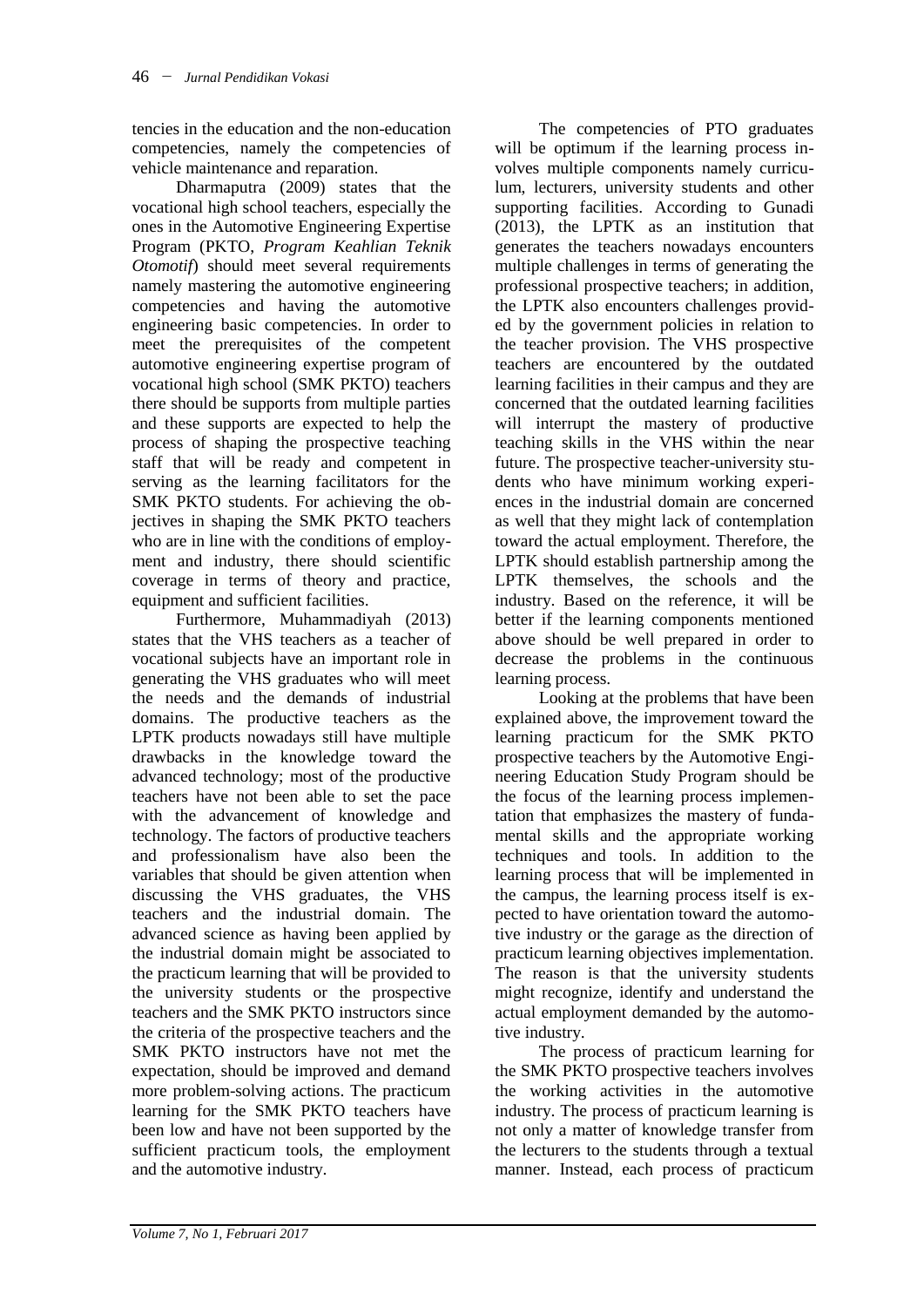learning should afford to deliver the university students or the SMK PKTO prospective teachers toward the mastery of industrialbased competencies, including the underlying values of knowledge and attitudes. Therefore, the practicum learning for the SMK PKTO prospective teachers are expected to not always be implemented in the classroom; instead, the practicum learning might always be implemented in the garage or the automotive industry.

According to Linehan (2008, p. 21), several work-based learning characteristics within the industry might be described as follows: (1) the learning materials are associated to the tasks in the working place; (2) the learning process is related to the issues that occur in the working place (the workbased learning is mostly associated to the very complex working issues namely: production, design or management); (3) the learning process is innovative (the work-based learning contains new matters/techniques or approaches that are repetitively designed in order to meet the new situations, to create multiple learning opportunities and to provide experiences in managing changes); (4) the learning process emphasized the practical aspects and the timeliness; (5) the learning process is independent (the learning process is conducted without any direct instructions (independent) and is responsible to ensure the learning quality from their learning activities; (6) the learning process is self-motivating; (7) the learning process is conducted by emphasizing the cooperation (implementing a learning process by means of cooperation will be effective among the people who have different roles and skills and such learning process will lead to the development of multiple personal skills and qualities); (8) the learning process improves the honesty and the responsibility by means of personal performance assessment; and (9) the learning process has the spirit of increasing the business, the company or the organization performance.

Several experts elaborate the appropriate model stages for the practicum learning of the SMK PKTO prospective teachers. According to Joyce, Weil, & Calhoun (2009, p. 427), the practicum learning consists of five stages. The first stage is the Orientation. In this stage, the teacher starts constructing/ establishing the subject framework. The

teacher delivers his or her expectations, explaines the existing tasks in the subject and determines the students' responsibilities. There are three aspects that become the requirements to achieve the objective namely: (a) the teacher elaborates the meaning of the subject and the performance stages in the practicum learning; (b) the teacher explains the contents of the subject and their association to the past experiences; and (c) the teacher discusses the learning procedures.

The second stage is the Presentation. In this stage, the teacher explains the new concepts or skills and provides demonstrations along with examples. If the existing materials are the new concepts, then the teacher should discuss the characteristics of the new concepts, the defining regulations and several examples. On the other hand, if the existing materials are the new skills then the teacher should deliver the steps for attaining the new skills along with the examples of each step. The teacher should transfer the information of the new materials or the new skills both in oral and in visual manner, so that the students might have and learn the visual representation. In addition, the teacher should also test the students in terms of new material or now skill information mastery before proceeding to the next stage.

The third stage is the Structured Practicum. In this stage, the teacher guides the students through the examples of practicum steps. Usually, the students implement the practicum in a group and then offer themselves to write down the answerrs. The most effective manner will be providing the practicum examples openly and transparently so that each student view how to accomplish the practicum stages. The role of the teacher in this stage is to provide feedback toward the students' responses both for strengthening the students' appropriate responses and for rectifying and directing the students toward the appropriate practicum performance.

The fourth stage is the Practicum under the Teacher's Guidance. In this stage, the teacher provides opportunities for the students to perform the practicum under their own capacity. The practicum under the teacher's guidance will ease the teacher in preparing and in developing the students' capacity and also in displaying the learning tasks. The stage is usually conducted by minimizing the num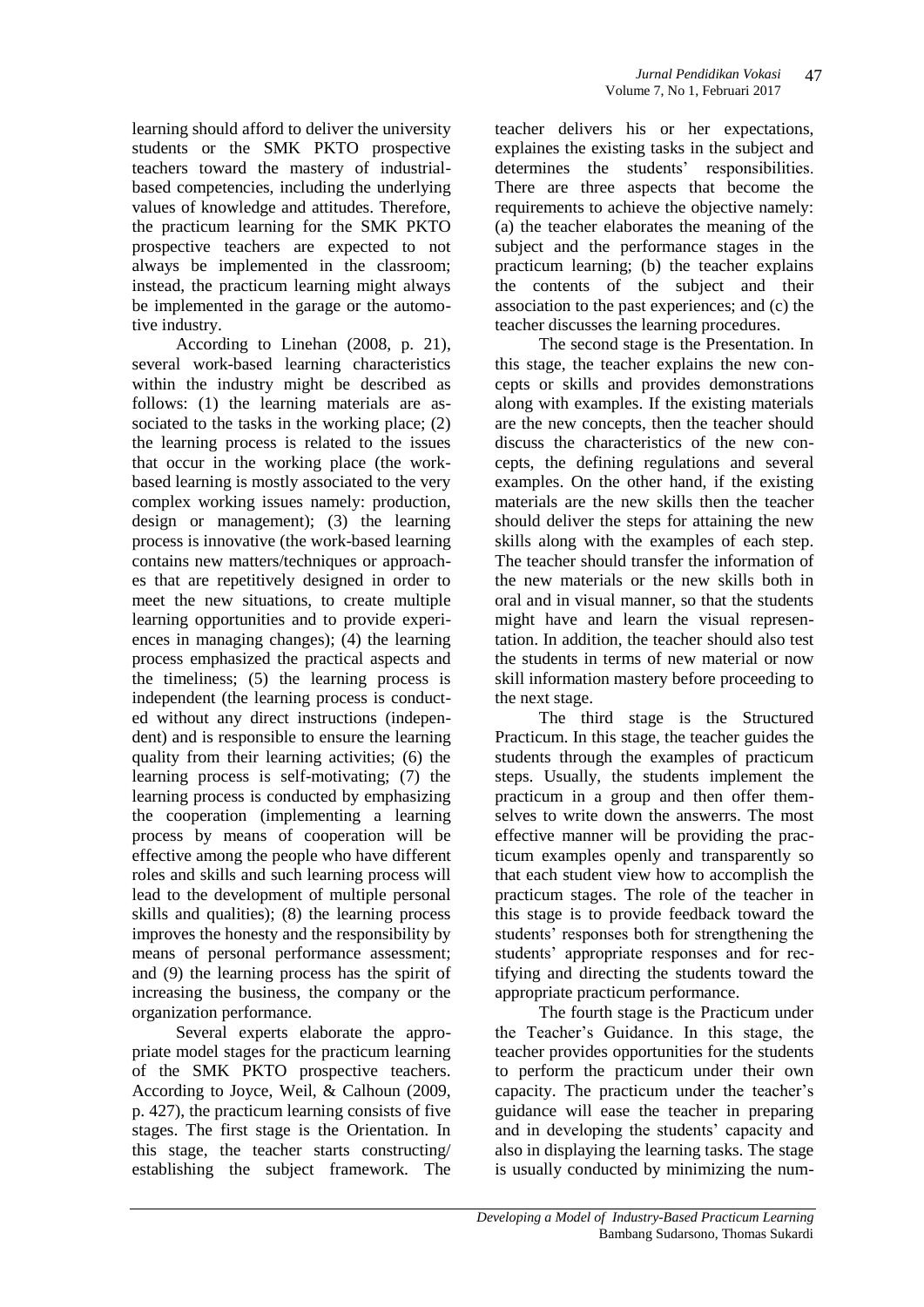ber and the type of errors that the students commit. The role of the teacher in this stage is to control the students' work and to provide the corrective feedback when necessary.

The fifth stage is the Independent Practicum. In this stage, the students perform the practicum in their own manner without any assistance and feedback from the teachers. The objective of the Independent Practicum is to provide new materials for ensuring and for testing the students' understanding toward the previous practicums. The Independent Practicum should be reviewed as soon as possible after the students have completed the overall process. The review should be conducted in order to identify and predict the students' level of accuracy (stable or labile) as well as to provide corrective feedback at the end of the practicum toward the demanding students. The activities of Independent Practicum might be conducted in a short period of time.

The learning stages proposed by Joyce et al. (2009, p. 242) has been supported by Leighbody & Kidd (1968, p. 21) who state that in the practicum learning the educator (the lecturer) should implement four learning stages. The first stage is the Preparation Step. In the Preparation Step, the educator should prepare the methods, the tools or the materials and he or she should also prepare and design the equipment through the appropriate method. The most important aspects in this stage are triggering the students' attention, drawing the students' interest and motivation, elaborating the competencies that will be achieved, convincing that all of the tools/materials have been prepared, informing clearly what the students should do, explaining the job safety and arranging the working place of each student in order that they will not disturb one to another.

The second stage is the Presentation Step. The Presentation Steps is basically the stage in which the instructor makes use of the model or the actual object in order to present or to explain the steps in a process or a procedure by means of direct performance. The implementation of the stage is similar to the demonstration stage in the demonstration method. The sequences of the Presentation Step includes: explaining the objectives, checking whether the students have understood the technique/skills that will be demonstrated, explaining the new matters/tools that will be operated, describing the process and demonstrating the skills/process appropriately and within the normal time limit.

The third stage is the Application Step. The Application Step is the stage in which the students perform the practicum assignments that the instructor has provided. The activities of an instructor in the Application Step are namely: (a) monitoring the students carefully; (b) providing assistance to the students who have difficulties; (c) stopping the students' performance and correcting their performance if the students commit errors or mistakes; and (d) demonstrating and explaining again the difficult part if necessary.

The fourth stage is the Testing Step. In the Testing Step, the educator provides the performance test as the import stage in achieving the successful practicum learning. The evaluation might be conducted during the practicum or after the practicum has been ended. The evaluation toward the practicum process should be conducted during the practicum or after the practicum has been ended in order to provide the feedback for the students.

## **METHOD**

The study made use of the Research and Development approach that aimed to develop a model of Industry-Based Practicum Learning for the Automotive Engineering Study Program (PKTO, *Program Kejuruan Teknik Otomotif*) Vocational High School Prospective Teachers, which would be abbreviated into P2BI (*Pembelajaran Praktek Berbasis Industri*). The research and development model in the study referred to the one developed by Richey & Klein (2009, p. 8) with the following development stages: (1) model development; and (2) model validation (internal and external validation). The basic assumption of the development was that the study had been conducted in order to attaining the validity and the effectiveness of the model development, the process and the technique that had been new or that had been already in existence. The participants in the study were the designers, the evaluators, the learning participants and the instructors.

The development model by Richey & Klein had been considered suitable and ap-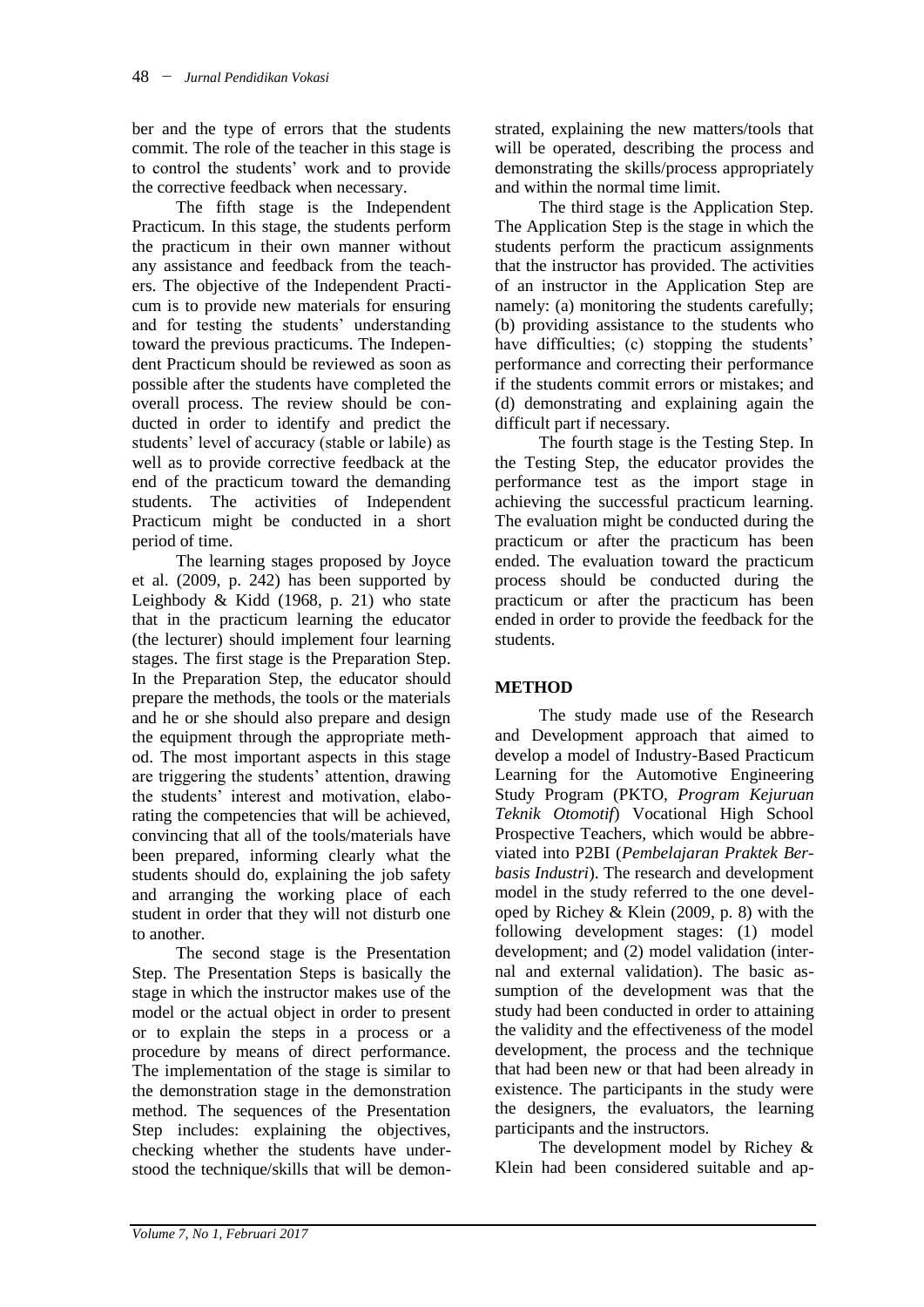propriate to implement in developing the learning model because the objective was not only to identify the implementation profiles or learning practices but also to develop the more effective and adaptable learning model in accordance to the actual demand and condition within the LPTK as the educating ground for the SMK PKTO prospective teachers.

The experimental design of the study was pursued by implementing the P2BI model into two job competencies in five rounds. The subjects of the model experiment were the fifth semester students from the Automotive Engineering Study Program Muhammadiyah University Purworejo who had the characteristics and who had been prepared to be the SMK PKTO prospective teachers.

Then, the site that had been selected for the P2BI model experiment was the automotive industry through the representativeness of Single Brand-Holder Agent (ATPM, *Agen Tunggal Pemegang Merk*) and the non-ATPM garages. The selection of the experiment site had been considering the suggestions from the PTO lecturers and the SMK PKTO teachers. The study was conducted for about three months starting from September 2015 until January 2016.

The data gathering instruments within the study consisted of interview, practicum test assessment sheet, questionnaires and observation sheet. The interview was conducted in order to develop the model. On the other hand, the practicum test assessment sheet, the questionnaires and the observation sheet were distributed in order to identify the implementation level of the model and to test the model effectiveness.

The data in the study would be categorized into two types namely the qualitative data and the quantitative data. The qualitative data would be attained from the interview, while the quantitative data would be attained from the practicum test assessment sheet, the questionnaires and the observation sheet. Next, the qualitative data would be analyzed based on the content and the quantitative data would be analyzed by means of the descriptive statistics. For the indicators of the model effectiveness and implementation level, the researchers would refer to Table 1 and Table  $\mathcal{L}$ 

Table 1. The Criteria of Practicum Assessment and Students' Activities Assessment and Meaning

| Assessment<br><b>Norms</b>                     | <b>Score Range</b> | Criteria                       |
|------------------------------------------------|--------------------|--------------------------------|
| $X \geq \mu + 1. \beta$                        | $X \geq 3.00$      | Very Good<br>(SB, Sangat Baik) |
| $\mu + 1. \beta > X \ge \mu$ 3,00 > X \ge 2,50 |                    | Good<br>(B, Baik)              |
| $\mu > X \ge \mu - 1$ . B 2,50 > X $\ge 2,00$  |                    | Less Good<br>(K, Kurang Baik)  |
| $X < \mu - 1\beta$                             | X < 2,00           | Poor<br>(T, Tidak Baik)        |

Table 2. The Criteria of Response Questionnaires Assessment

| Formula                                          | Range                                                                  | Criteria                                                  |
|--------------------------------------------------|------------------------------------------------------------------------|-----------------------------------------------------------|
| $X > \mu + 1,8\beta$                             | X > 4.08                                                               | <b>Strongly Agree</b><br>(SS, Sangat Setuju)              |
| $\mu$ + 0,6 $\beta$ < $X \leq \mu$ + 1,8 $\beta$ | 3.36 < X < 4.08                                                        | Agree<br>(S, Setui)                                       |
| $\mu$ -0,6 $\beta < X \leq \mu$ + 0,6 $\beta$    | $2,64 < X \leq 3,36$                                                   | Doubt<br>$(R, Ragu-Ragu)$                                 |
| $\mu$ -1,8 $\beta < X \leq \mu$ -0,6 $\beta$     | 1,92 <x≤2,64< td=""><td>Disagree<br/>(TS, Tidak Setuju)</td></x≤2,64<> | Disagree<br>(TS, Tidak Setuju)                            |
| $X \leq \mu$ -1,8 $\beta$                        | $X \leq 1.92$                                                          | <b>Strongly Disagree</b><br>(STS, Sangat Tidak<br>Setuju) |

#### **RESULTS AND DISCUSSIONS**

The development in the study adopted the concept of developmental research by Richey and Klein (2009) in which the development study included the model development and the model validation. The model development was initiated by the needs assessment. The main objective of conducting the needs assessment was to attain information regarding the aspects of competence that should be possessed by the SMK PKTO prospective teachers. The description of the competence aspects would be elaborated in the Table 3.

After the model development had been conducted, the next stage would be the internal validation. The internal validation would be conducted through the FGD activities and the expert judgment/review. The FGD activities were conducted altogether with the learning experts, the vocational education experts, the automotive material experts, the SMK PKTO teachers and the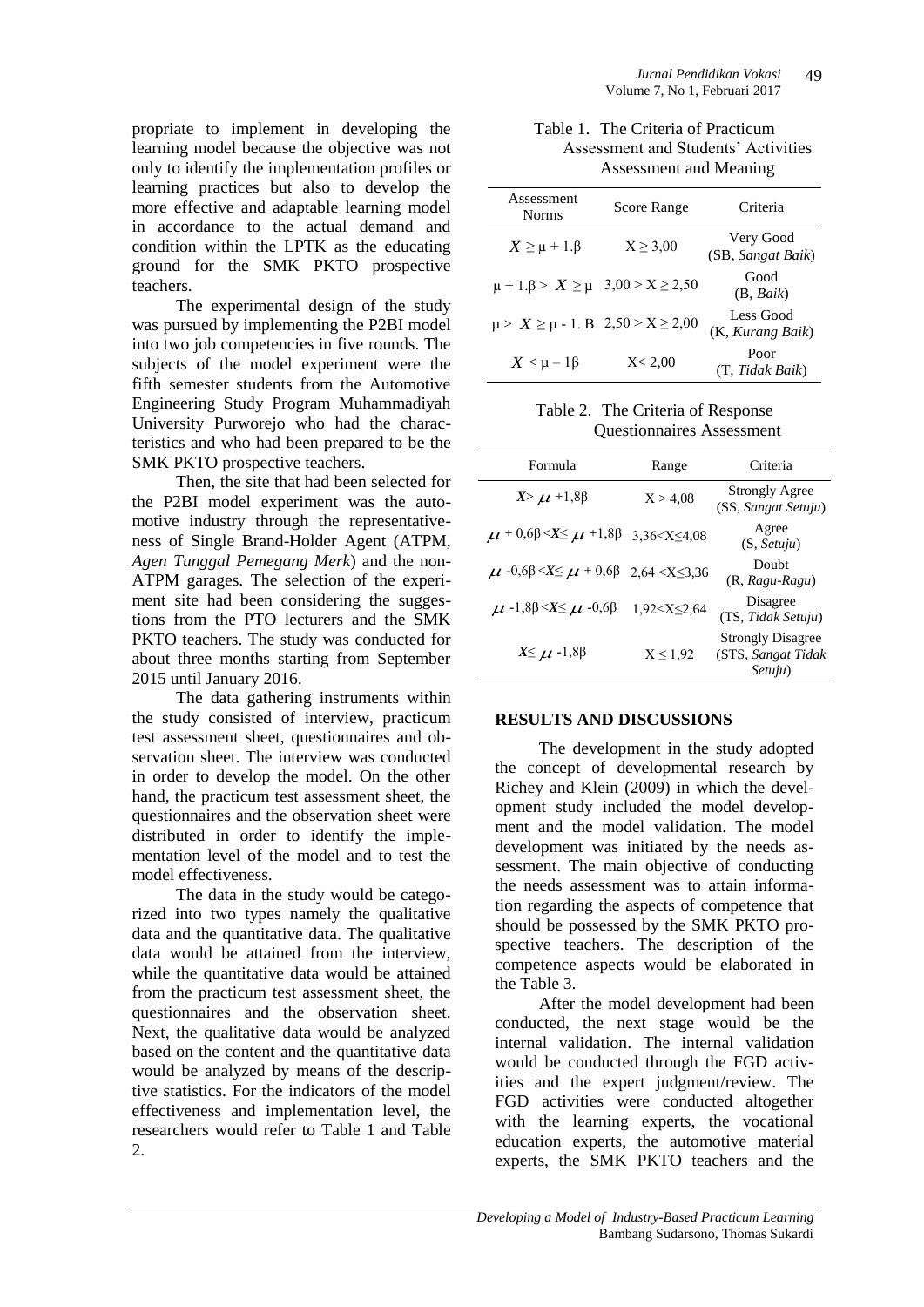automotive industry instructors. The objective of conducting the internal validation was to validate the model and the manual. On the other hand, the expert judgment consisted of the judgment provided by the learning experts, the material experts and the industry instructors.

The external validation, on the other hand, was conducted in the garages of Toyota, Daihatsu and Ultratune Suzuki Gadjah Mada University (UGM, *Universitas Gadjah Mada*). The subjects of the study in the external validation were the students of Automotive Engineering Study Program Muhammadiyah University Purworejo. The practicum learning model for the SMK PKTO prospectiveteacher students would be displayed in Figure 1.

| N <sub>0</sub> | <b>Indicators in the Aspects</b><br>of Attitude  | <b>Description</b>                                                                                                                                         |  |
|----------------|--------------------------------------------------|------------------------------------------------------------------------------------------------------------------------------------------------------------|--|
| 1              | Initiative                                       | When the students are provided with the problems, they<br>directly identify the problems and find the solutions.                                           |  |
| 2              | Discipline                                       | The students perform their jobs appropriately according to<br>the regulations and the job safety.                                                          |  |
| 3              | Independence                                     | The students accomplish their job without depending on<br>other people.                                                                                    |  |
| 4              | Responsibility                                   | The students perform their job until the job is finished<br>neatly.                                                                                        |  |
| 5              | Cooperation                                      | The students accomplish their job altogether with the team<br>members and they accept the solutions if there are any<br>different opinions.                |  |
| 6              | Honesty                                          | The students accomplish their job according to their fact and<br>the regulations of the companies or the garages.                                          |  |
| N <sub>0</sub> | <b>Indicators in the Aspects</b><br>of Knowledge | <b>Description</b>                                                                                                                                         |  |
| 1              | Measurement tools and<br>safety                  | - The students understand the measurement tools and the<br>working materials.                                                                              |  |
|                |                                                  | - The students understand the job safety.                                                                                                                  |  |
| 2              | Employment                                       | The students understand the theories related to the job<br>competencies or the study programs.                                                             |  |
| N <sub>0</sub> | <b>Indicators in the Aspects</b><br>of Skills    | <b>Description</b>                                                                                                                                         |  |
| $\mathbf{1}$   | <b>Job Preparation</b>                           | The students prepare the measurement tools, the overalls<br>and the manual.                                                                                |  |
| 2              | <b>Measurement Tools</b>                         | The students operate the measurement tools and the working<br>materials for their employment in accordance to the<br>standard operating procedures or SOP. |  |
| 3              | Employment                                       | The students have the skills in accomplishing their job<br>according to the standards operating procedures or SOP.                                         |  |
| 4              | Processing Timeliness                            | The students accomplish their job timely in accordance with<br>the standard operating procedures or SOP.                                                   |  |

Table 3. The Aspects of Competence for the SMK PKTO Prospective Teachers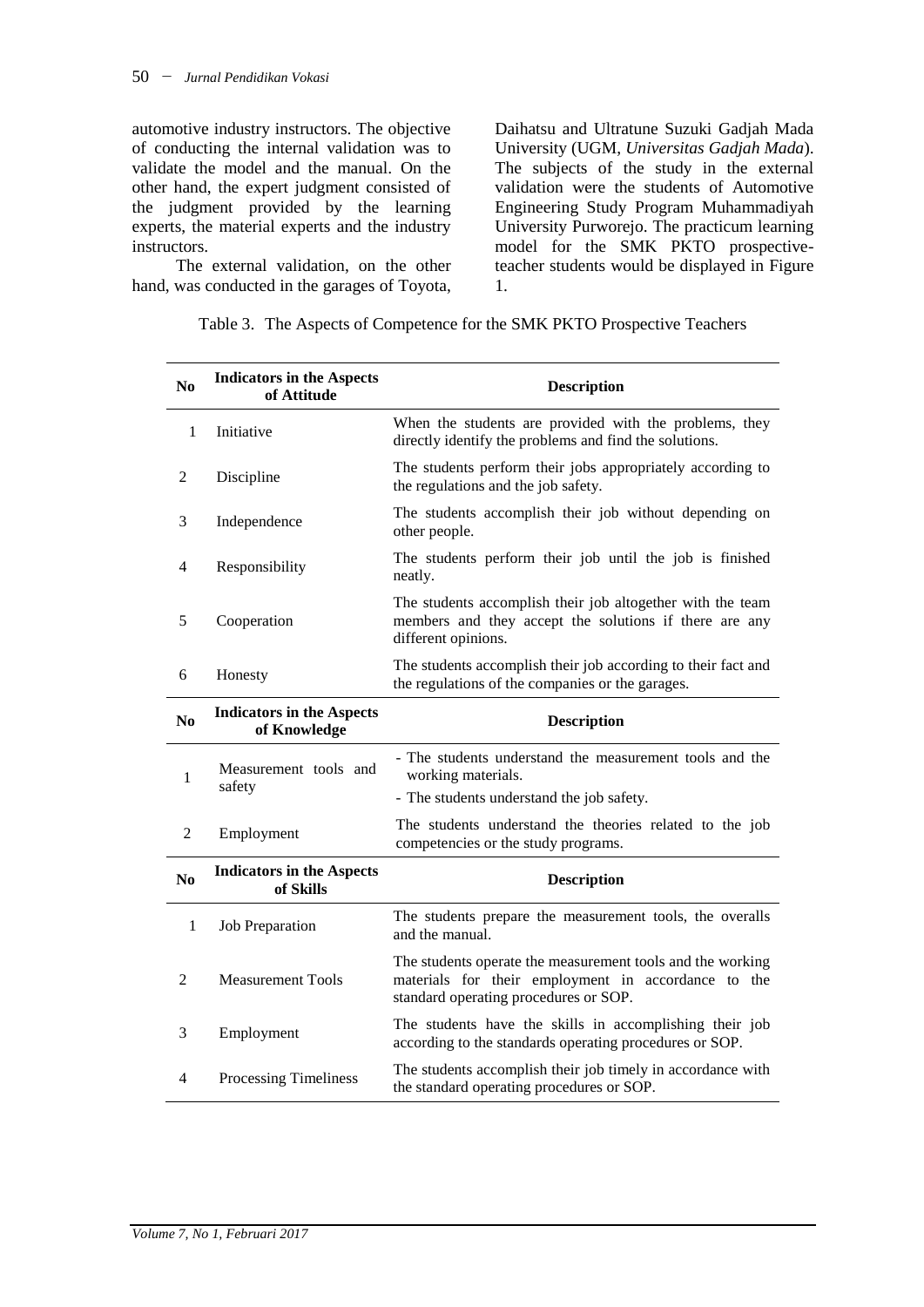

Figure 1. The P2BI Model

The P2BI Model that had been implemented toward the SMK PKTO prospective teachers might improve the competencies in the aspects of attitude that included: (1) initiative; (2) discipline; (3) independent; (4) responsibility; (5) cooperation; and (6) honesty. These aspects of attitude might developed and be implemented very well until the fifth experiment. The improvement on the aspects of attitude might be elaborated in the Figure 2, 3, 4, 5, 6 and 7.

Then, the P2BI Model that had been implemented toward the SMK PKTO prospective teachers was expected to improve the competencies in the aspects of knowledge that included: (1) measurement and safety tools; and (2) employment. These aspects of knowledge might be developed and be implemented very well until the fifth experiment. Both aspects of knowledge might be elaborated in the Figure 8 and 9.



Figure 2. The Attitude of Initiative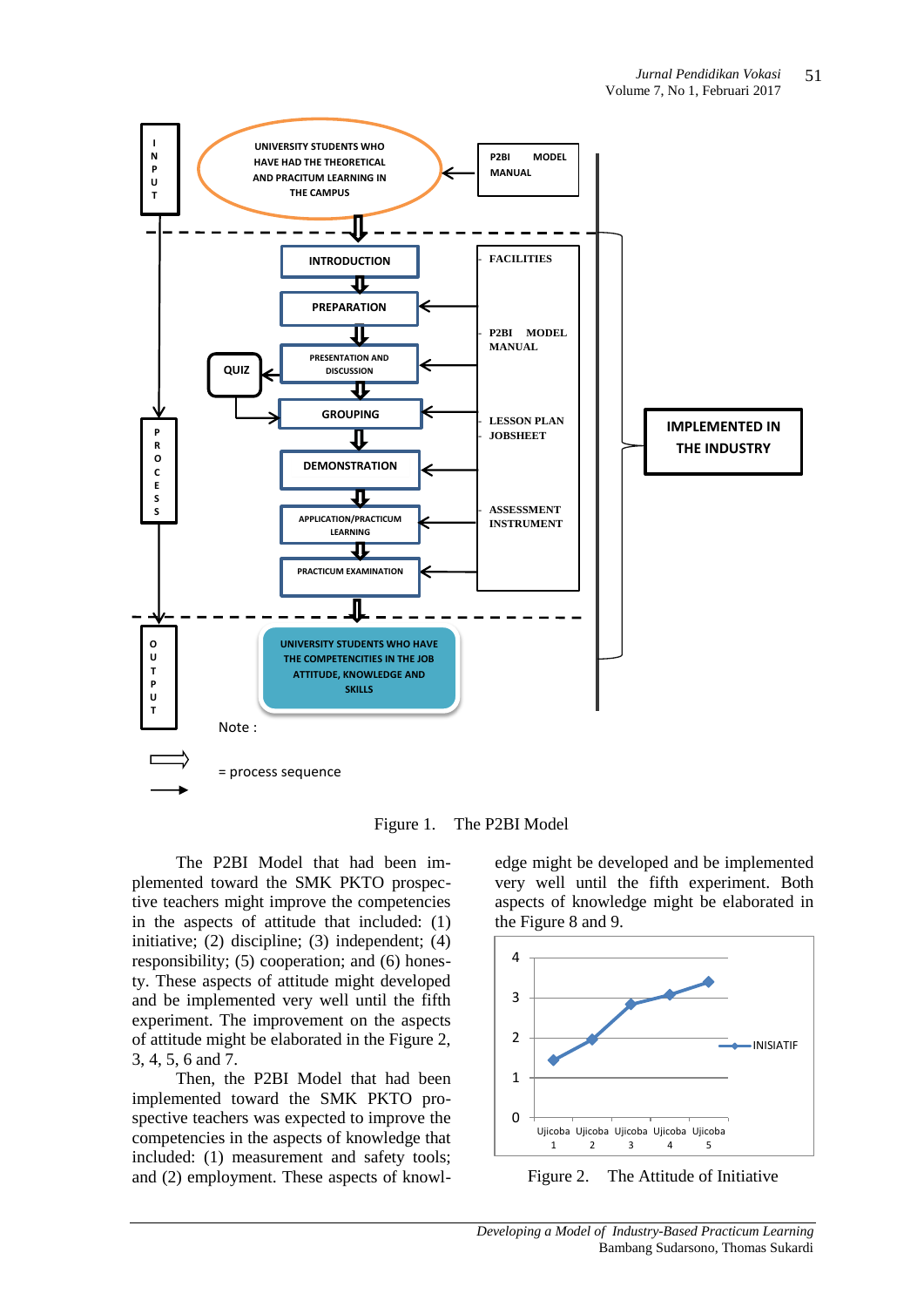

Figure 3. The Attitude of Discipline



Figure 4. The Attitude of Independence



Figure 5. The Attitude of Responsibility



Figure 6. The Attitude of Cooperation



Figure 7. The Attitude of Honesty



Figure 8. Knowledge of Measurement and Safety Tools



Figure 9. Knowledge of Employment

Next, the P2BI Model that had been implemented toward the SMK PKTO prospective teachers was expected to improve the competencies on the aspects of skills that included: (1) job preparation; (2) measurement tools; (3) employment; and (4) processing timeliness. These aspects of skills might be developed and be implemented very well until the fifth experiment. The four aspects of skills might be elaborated in the Figure 10, 11, 12 and 13.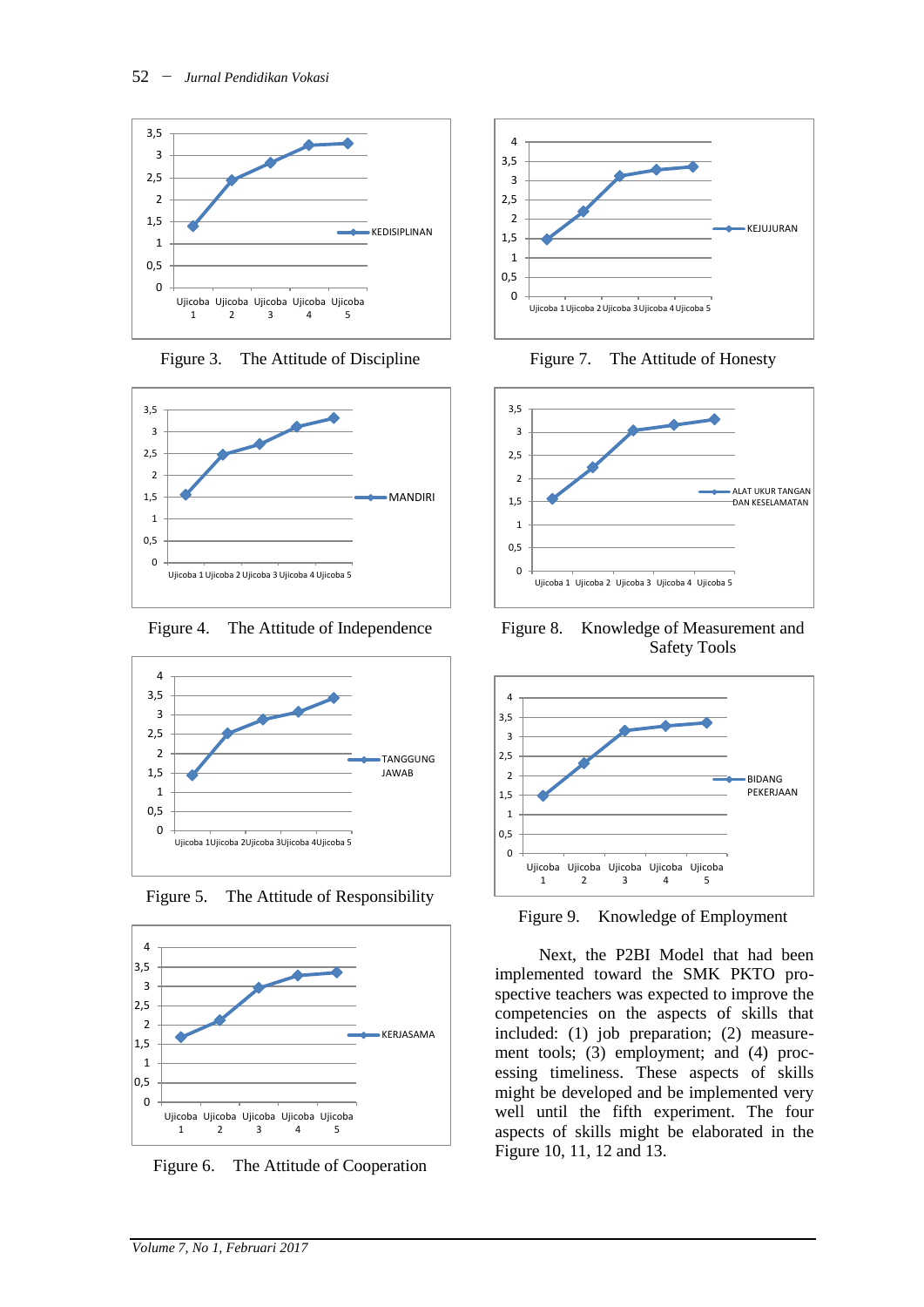

Figure 10. Skills of Job Preparation



Figure 11. Skills of Measurement Tools



Figure 12. Skills of Employment



Figure 13. Skills of Processing Timeliness

The implementation of the P2BI Learning Model within five experiments showed that the results of P2BI Model might meet the criteria in the improvement of learning motivation, the aspects of attitude, the aspects of knowledge and the aspect of skills. The university students' responses toward each criterion might be described in the form of column chart on Figure 14.



Figure 14. The Results of University Students' Responses toward Each Item

The results of P2BI Model implementation might be viewed based on the university students' activities within the model implementation. These activities were marked by the improvement on the mean of the score in the observation results toward the university students' activities within the implementation of P2BI Model experiment. The model experiment was conducted in the garage of Suzuki Ultratune UGM (the first and the second experiment), the garage of Daihatsu (the third and the fourth experiment) and the garage of Toyota (the fifth experiment). The results of observation toward the third automotive companies showed the improvement on the mean of the score on the university students' activities within the implementation of P2BI Model stages. The stages of the P2BI Model had been conducted very well by the university students.

### **CONCLUSIONS AND SUGGESTIONS**

Based on the overall discussions, the researchers would like to draw the following conclusions. *First,* the aspects of the competencies that have been developed in the P2BI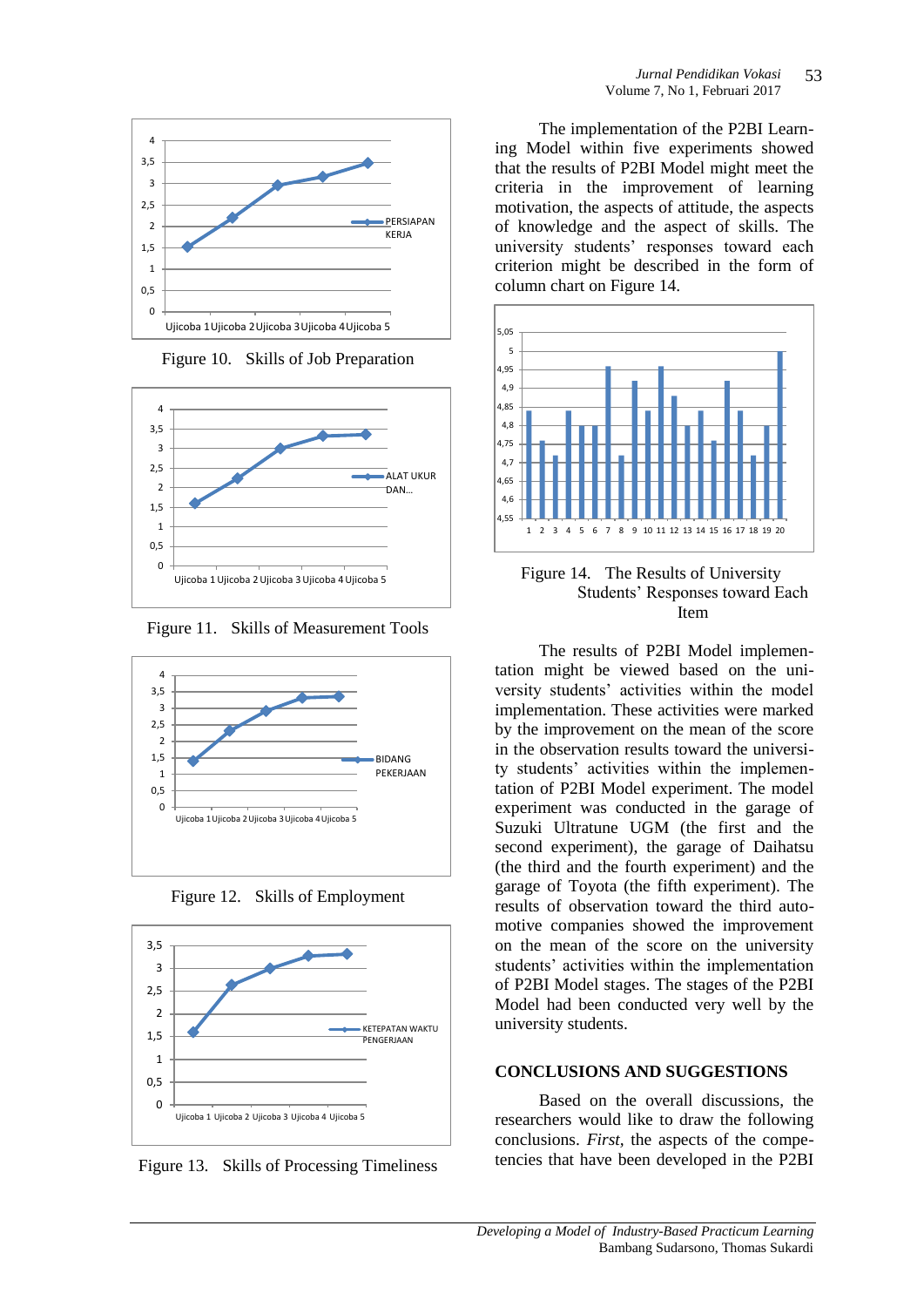Model are the aspects of attitude, the aspects of knowledge and the aspects of skills. The aspects of attitude include the initiative, the discipline, the independence, the responsibility, the cooperation and the honesty. Then, the aspects of knowledge include the knowledge of measurement and safety tools and the knowledge of employment. Last but not the least, the aspects of skills include the job preparation, the measurement tools, the employment and the job period accuracy.

*Second,* the implementation of the P2BI model might serve as one of the solutions for improving the university students' quality in the practicum learning process. Such function might be proven by the increasing mean score for each aspect of competencies. The aspects of attitude (that include the initiative, the discipline, the independence, the responsibility, the cooperation and the honesty), the aspects of knowledge (that include the knowledge of measurement and safety tools and the knowledge of employment) and the aspects of skills (that include the job preparation, the measurement tools, the employment and the job period accuracy) has been equal to 3.00 in the fifth experiment and has been under the criteria of "Very Good"; the improvement has occurred in each experiment).

*Third,* the observation data attained from the university students' activities within the implementation of the P2BI Model stages show that the university students have implemented the stages of the P2BI Model very well. They have been able to implement the model stages appropriately without any guidance from the industry instructors. The statement has been shown by the mean score in the fifth experiment namely 3.00.

*Fourth,* the results of the university students' responses toward the P2BI Learning Model have been very positive. The statement has been shown by the mean score in each question item within the questionnaires namely 4.08. The university students totally agree that through the P2BI Model they have been happier, more motivated and more serious in the learning process so that they might establish the aspects of attitude, of knowledge and of skills through the implementation of P2BI Model.

There are several suggestions that should be the focus of attention. *First,* the model still demands other stages of development and experiment by involving the LPTK that educates the prospective teachers, the SMK PKTO and the ATPM under the wider spectrum of automotive industry. *Second,* in order to make the P2BI Model more effective there should be intensive and continuous implementation in other courses.

*Third,* there should be similar type of study in the other domains regarding the implementation of practicum learning for the SMK prospective teachers. *Fourth,* the P2BI Model should be socialized in the wider target group and through the scientific forum such as seminars or research journals.

### **REFERENCES**

- Arifin, Z. (2016). *Content analysis kurikulum 2014 program studi Pendidikan Teknik Otomotif (S1) jurusan Pendidikan Teknik Otomotif FT UNY*. Yogyakarta: Fakultas Teknik Universitas Negeri Yogyakarta.
- Chauhan, S. S. (2009). *Innovations in teaching learning process*. New Delhi: Vikas Publishing House.
- Depdiknas. (2005). *Undang-undang RI nomor 14 tahun 2005 tentang guru dan dosen.*
- Depdiknas. (2012). *Peraturan pemerintah nomor 8 tahun 2012 tentang kerangka kualifikasi nasional indonesia (KKNI).*
- Dharmaputra, B. (2009). Strategi mempersiapkan guru SMK RSBI : Studi Pendahuluan di SMK RSBI DKI Jakarta 2009. In *Seminar Internasional Peran LPTK Dalam Pengembangan Pendidikan Vokasi di Indonesia*. APTEKINDO.
- Frisk, T. (2014). *Guide for the Implementation of vocational teachers' work placement periods*. Helsinki: Finnish National Board of Education.
- Gunadi. (2013). Peningkatan keterampilan produktif calon guru smk otomotif melalui kemitraan dengan industri. *Jurnal Pendidikan Teknologi Dan Kejuruan*, *21*(4).
- Joyce, B., Weil, M., & Calhoun, E. (2009). *Models of teaching* (8th ed.). Yogyakarta: Pustaka Pelajar.
- Kemendiknas. (2014) *Rencana strategis*